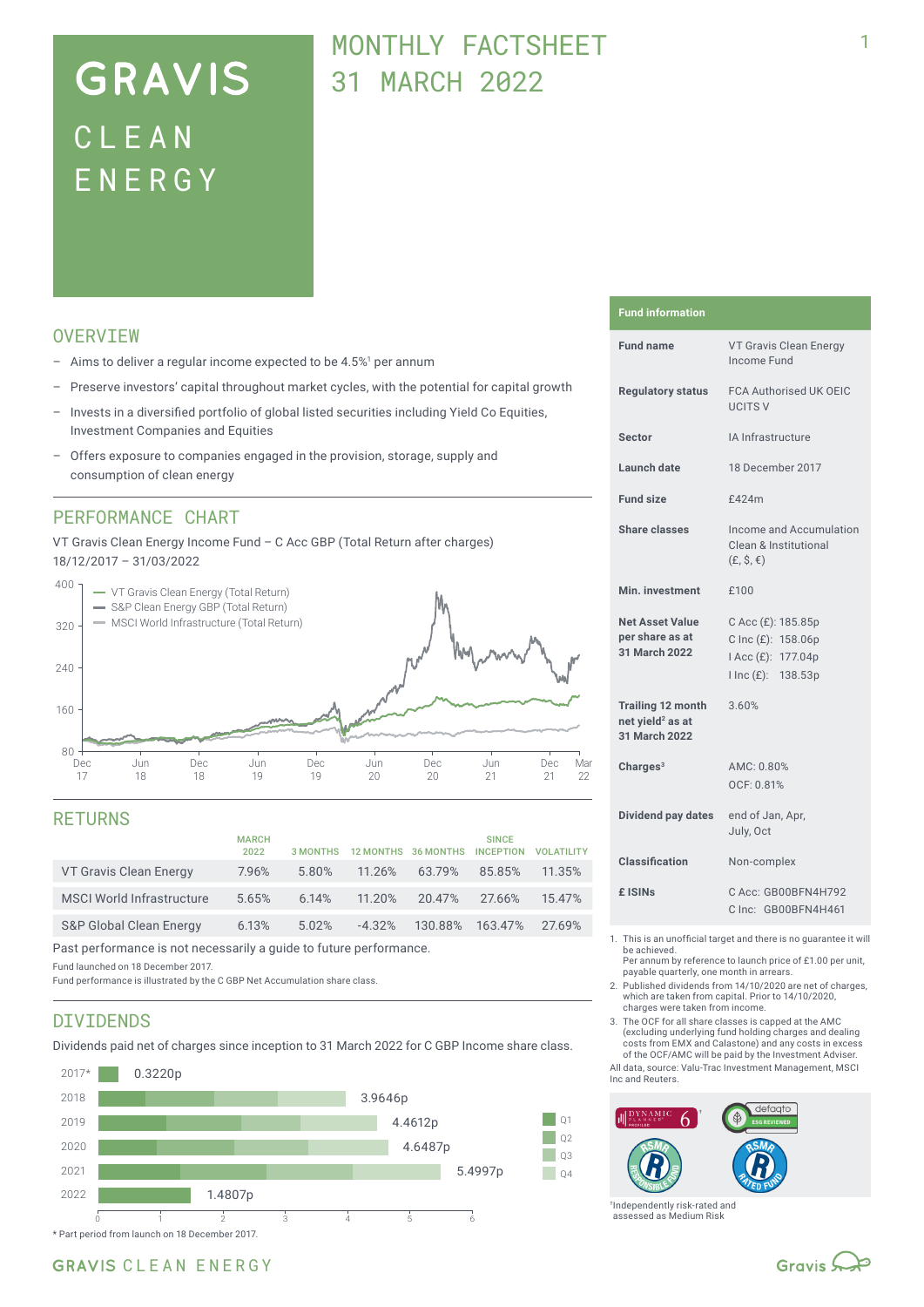## **GRAVIS** CLEA N ENERG Y

## MONTHLY FACTSHEFT 31 MARCH 2022

### FUND ADVISER'S REPORT

Positive momentum in the Fund's core universe accelerated in March and the strategy performed well, recording a strong 7.96% total return for the period (C Accumulation GBP). The major positive contributions came from the Fund's holdings in North America and mid-teen returns (GBP‑adjusted) were commonplace within this cohort of yield cos.

Following heavy capital deployment throughout periods of market weakness earlier in the year, the Fund started the month almost fully invested. The strategy was therefore able to fully capitalize on the positive market backdrop, but it also meant that portfolio activity was relatively muted. In an isolated trade, the position in Scatec Solar was topped up.

#### First quarter dividend announced

Income distributions for the first quarter of 2022, payable in April, amounted to 1.4807p per C Income GBP unit and 1.2953p per I Income GBP unit. The considerable improvement year-on-year (mid-teen percentage growth) is largely owing to portfolio composition, with the portfolio more fully invested during the recent period in contrast to the more defensive positioning taken during the first quarter of 2021. The trailing 12-month yield on the C Income GBP units is 3.60%.

#### Will Argent

Investment Adviser Gravis Advisory Ltd william.argent@graviscapital.com

#### **Investment Adviser**

Gravis Advisory Limited is owned and managed by Gravis Capital Management Ltd ("Gravis"). Gravis was established in May 2008 as a specialist investor in property and infrastructure and now manages c.£3bn of assets in these sectors in the UK. GCM is authorised and regulated by the FCA.

Funds under management include the FTSE 250 companies GCP Infrastructure Investments Ltd and GCP Infrastructure Income Fund Ltd. Gravis has won numerous awards for their alternative approach to long term, secure, income-generative investments.

Gravis Advisory Limited is Investment Adviser to the c.£866m VT Gravis UK Infrastructure Income Fund, the c.£424m VT Gravis Clean Energy Income Fund, the c.£89m VT Gravis UK Listed Property (PAIF) Fund and the c.£42m VT Gravis Digital Infrastructure Income Fund.

#### **Sales Contacts**

William MacLeod 07836 695442 william.macleod@graviscapital.com

Ollie Matthews 07787 415151 ollie.matthews@graviscapital.com

Robin Shepherd 07971 836433 robin.shepherd@graviscapital.com

Nick Winder 07548 614184 nick.winder@graviscapital.com

Cameron Gardner 07835 142763 cameron.gardner@graviscapital.com

#### **Dealing**

Valu-Trac 01343 880344 cleanenergy@valu-trac.com Available on all platforms

### CORRELATION, PERFORMANCE AND VOLATILITY COMPARISON

18 December 2017 – 31 March 2022

|                             | <b>CORRELATION</b>              | <b>RETURN</b> | <b>VOLATILITY</b> | <b>YIELD</b> |
|-----------------------------|---------------------------------|---------------|-------------------|--------------|
| VT Clean Energy (C Acc GBP) | $\hspace{0.1mm}-\hspace{0.1mm}$ | 85.8%         | 11.35%            | 3.6%         |
| MSCI World Infrastructure   | 0.06                            | 27.7%         | 15.47%            | 3.9%         |
| S&P Global Clean Energy     | 0.19                            | 163.5%        | 27.69%            | 1.6%         |

Past performance is not necessarily a guide to future performance.